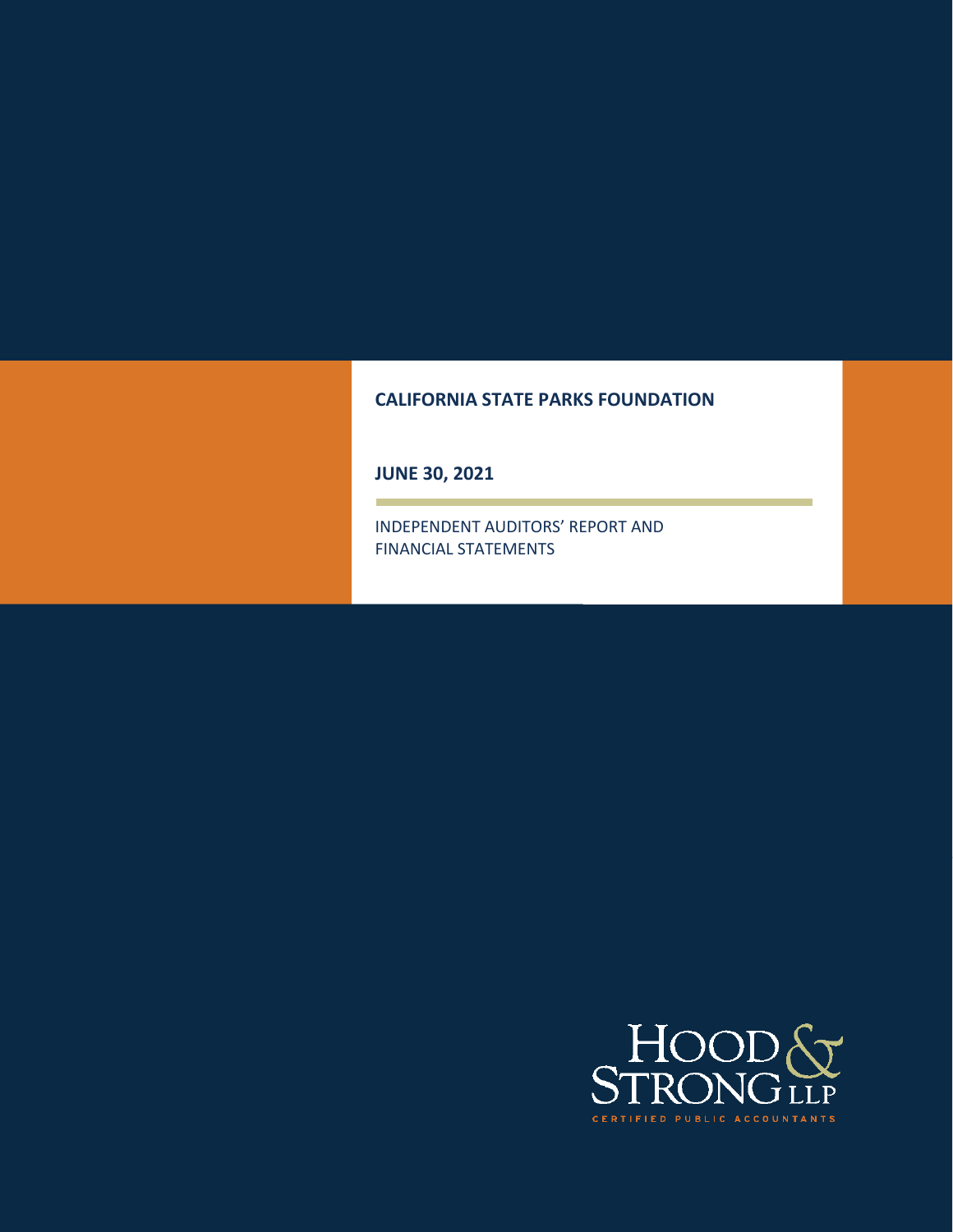### **Independent Auditors' Report and Financial Statements**

| <b>Independent Auditors' Report</b>     | $1 - 2$ |
|-----------------------------------------|---------|
| <b>Financial Statements</b>             |         |
| <b>Statement of Financial Position</b>  | 3       |
| <b>Statement of Activities</b>          | 4       |
| <b>Statement of Functional Expenses</b> | 5       |
| <b>Statement of Cash Flows</b>          | 6       |
| Notes to Financial Statements           | 7 - 19  |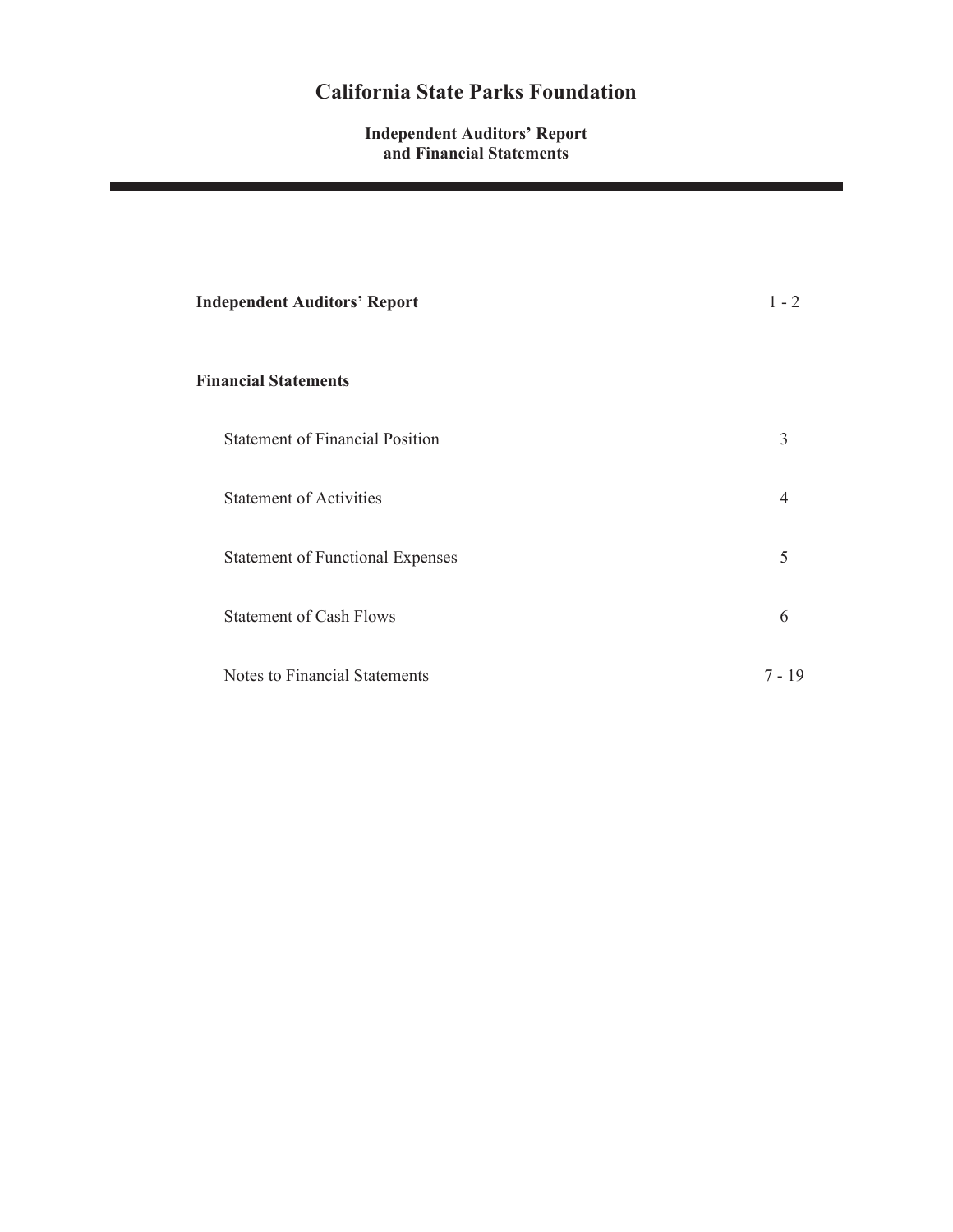

**A Century Strong** 

### **Independent Auditors' Report**

THE BOARD OF TRUSTEES CALIFORNIA STATE PARKS FOUNDATION San Francisco, California

#### **Report on the Financial Statements**

We have audited the accompanying financial statements of **CALIFORNIA STATE PARKS FOUNDATION (the Foundation)** which comprise the statement of financial position as of June 30, 2021, and the related statements of activities, functional expenses, and cash flows for the year then ended, and the related notes to the financial statements.

#### **Management's Responsibility for the Financial Statements**

Management is responsible for the preparation and fair presentation of these financial statements in accordance with accounting principles generally accepted in the United States of America; this includes the design, implementation, and maintenance of internal control relevant to the preparation and fair presentation of financial statements that are free from material misstatement, whether due to fraud or error.

#### **Auditors' Responsibility**

Our responsibility is to express an opinion on these financial statements based on our audit. We conducted our audit in accordance with auditing standards generally accepted in the United States of America. Those standards require that we plan and perform the audit to obtain reasonable assurance about whether the financial statements are free from material misstatement.

An audit involves performing procedures to obtain audit evidence about the amounts and disclosures in the financial statements. The procedures selected depend on the auditor's judgment, including the assessment of the risks of material misstatement of the financial statements, whether due to fraud or error. In making those risk assessments, the auditor considers internal control relevant to the entity's preparation and fair presentation of the financial statements in order to design audit procedures that are appropriate in the circumstances, but not for the purpose of expressing an opinion on the effectiveness of the entity's internal control. Accordingly, we express no such opinion. An audit also includes evaluating the appropriateness of accounting policies used and the reasonableness of significant accounting estimates made by management, as well as evaluating the overall presentation of the financial statements.

We believe that the audit evidence we have obtained is sufficient and appropriate to provide a basis for our audit opinion.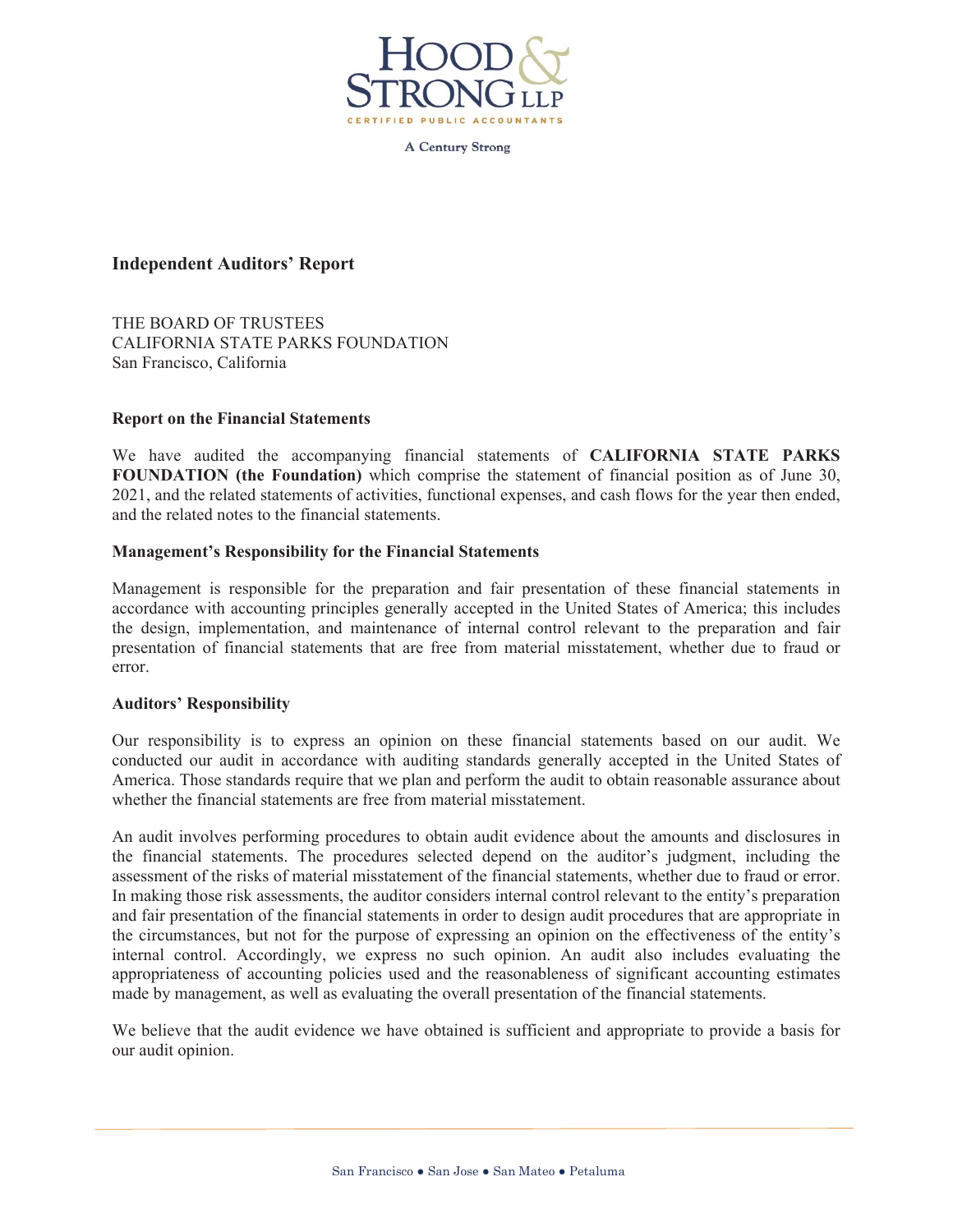#### **Opinion**

In our opinion, the financial statements referred to above present fairly, in all material respects, the financial position of the Foundation as of June 30, 2021, and the changes in its net assets and its cash flows for the year then ended in conformity with accounting principles generally accepted in the United States of America.

#### **Report on Summarized Comparative Information**

We have previously audited the Foundation's June 30, 2020 financial statements, and we expressed an unmodified audit opinion on those audited financial statements in our report dated June 4, 2021. In our opinion, the summarized comparative information presented herein as of and for the year ended June 30, 2020, is consistent, in all material respects, with the audited financial statements from which it has been derived.

HOOD & STRING LLP

San Francisco, California May 6, 2022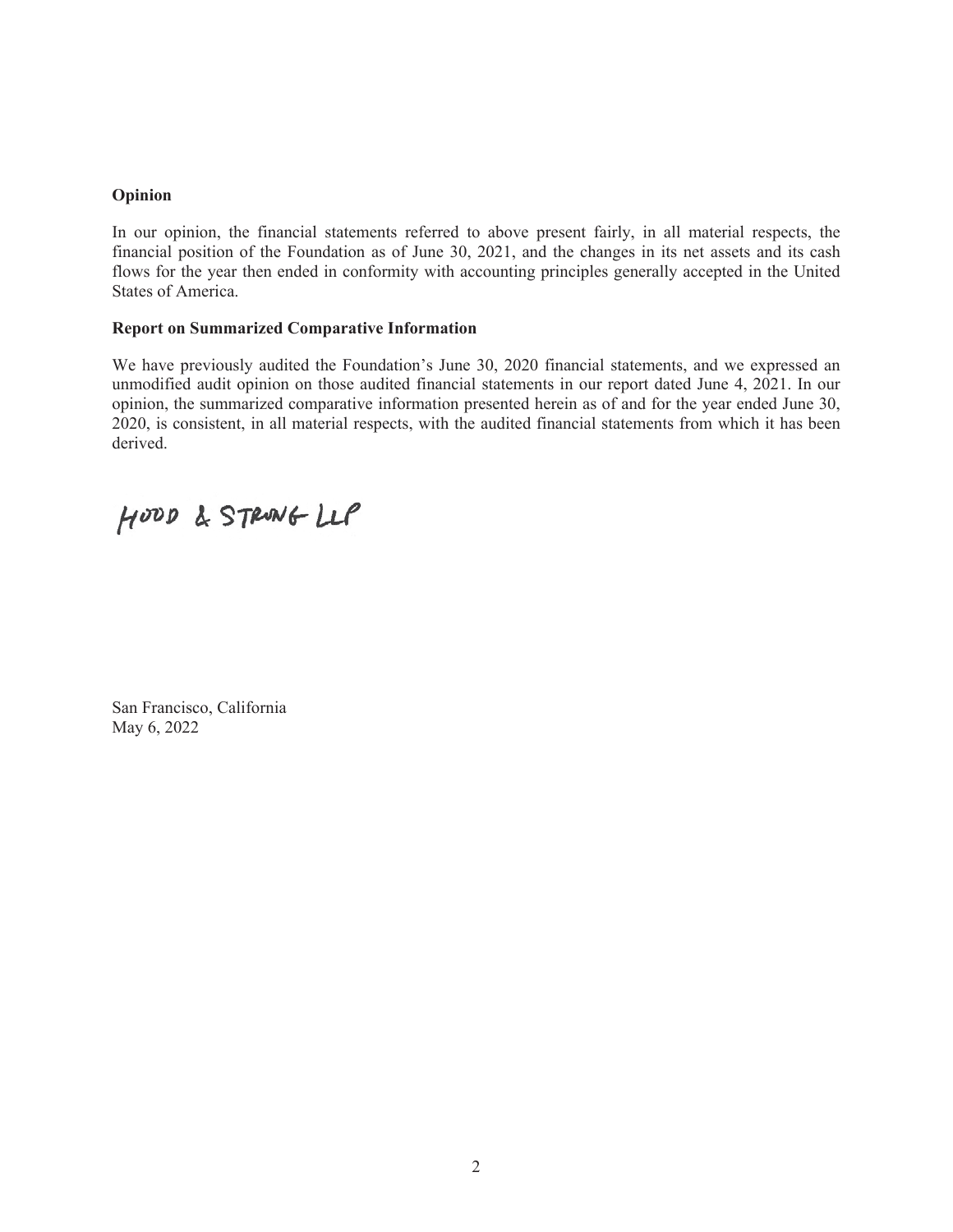### **Statement of Financial Position**

| 2021<br>June 30, 2021 (with comparative totals for 2020)                                                                                                                                                                        |                                                                             | 2020                                                                                 |
|---------------------------------------------------------------------------------------------------------------------------------------------------------------------------------------------------------------------------------|-----------------------------------------------------------------------------|--------------------------------------------------------------------------------------|
| <b>Assets</b>                                                                                                                                                                                                                   |                                                                             |                                                                                      |
| Cash and cash equivalents<br>Cash and cash equivalents held on behalf of others<br>Contributions, grants, and other receivables, net<br>Prepaid expenses and other assets<br>Investments<br>Property, plant, and equipment, net | \$<br>1,417,042<br>1,048,706<br>298,231<br>529,124<br>11,918,595<br>225,856 | \$<br>923,562<br>1,048,479<br>941,097<br>284,663<br>12,184,454<br>358,506            |
| Total assets                                                                                                                                                                                                                    | \$<br>15,437,554                                                            | \$<br>15,740,761                                                                     |
| <b>Liabilities and Net Assets</b>                                                                                                                                                                                               |                                                                             |                                                                                      |
| <b>Liabilities:</b><br>Accounts payable and accrued expenses<br>Grants payable<br>Funds held on behalf of others<br>Line of credit<br>Paycheck Protection Program (PPP) loan<br>Deferred revenue<br>Deferred rent               | \$<br>332,246<br>1,048,706<br>379,686<br>241,965<br>67,204                  | \$<br>250,037<br>1,282,873<br>1,048,479<br>250,000<br>379,686<br>1,256,965<br>84,735 |
| <b>Total liabilities</b>                                                                                                                                                                                                        | 2,069,807                                                                   | 4,552,775                                                                            |
| <b>Net Assets:</b><br>Without donor restrictions:<br>Undesignated<br>Board designated operating reserve                                                                                                                         | 1,662,644<br>4,460,305                                                      | 301,731<br>3,870,630                                                                 |
| Total net assets without donor restrictions                                                                                                                                                                                     | 6,122,949                                                                   | 4,172,361                                                                            |
| With donor restrictions:<br>Time and purpose restrictions<br>Perpetual restrictions                                                                                                                                             | 4,336,024<br>2,908,774                                                      | 4,106,851<br>2,908,774                                                               |
| Total net assets with donor restrictions                                                                                                                                                                                        | 7,244,798                                                                   | 7,015,625                                                                            |
| Total net assets<br>Total liabilities and net assets                                                                                                                                                                            | 13,367,747<br>\$<br>15,437,554                                              | 11,187,986<br>$\$$<br>15,740,761                                                     |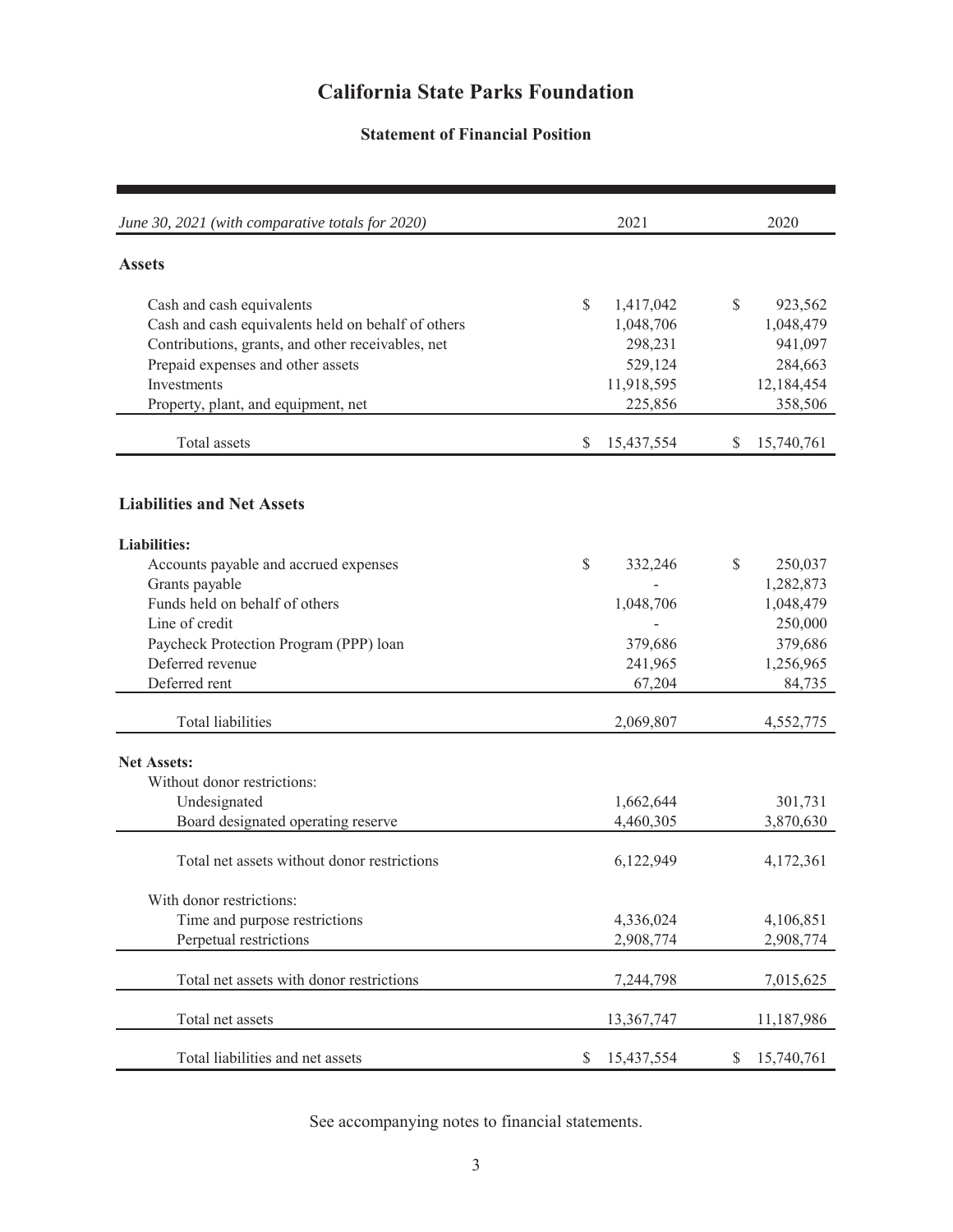### **Statement of Activities**

*Year Ended June 30, 2021 (with comparative totals for 2020)*

|                                   |              |                               |               | 2021                       |    |            |    |               |
|-----------------------------------|--------------|-------------------------------|---------------|----------------------------|----|------------|----|---------------|
|                                   |              | Without Donor<br>Restrictions |               | With Donor<br>Restrictions |    | Total      |    | 2020<br>Total |
| <b>Revenue and Support:</b>       |              |                               |               |                            |    |            |    |               |
| Contributions                     | \$           | 2,800,540                     | $\mathbb{S}$  | 2,409,063                  | \$ | 5,209,603  | S  | 2,536,695     |
| Membership dues                   |              | 3,841,126                     |               |                            |    | 3,841,126  |    | 3,351,160     |
| Donated goods and services        |              | 275,330                       |               |                            |    | 275,330    |    | 249,167       |
| <b>Bequests</b>                   |              | 220,558                       |               |                            |    | 220,558    |    | 466,733       |
| Investment income, net            |              | 133,951                       |               | 284,154                    |    | 418,105    |    | 469,709       |
| Other income                      |              | 98,419                        |               | 4,204                      |    | 102,623    |    | 186,619       |
| Net assets released               |              |                               |               |                            |    |            |    |               |
| from restrictions                 |              | 3,167,458                     |               | (3,167,458)                |    |            |    |               |
| Total revenues and support        |              | 10,537,382                    |               | (470, 037)                 |    | 10,067,345 |    | 7,260,083     |
| <b>Expenses:</b>                  |              |                               |               |                            |    |            |    |               |
| Program services                  |              | 6,926,021                     |               |                            |    | 6,926,021  |    | 5,810,307     |
| Management and general            |              | 734,966                       |               |                            |    | 734,966    |    | 802,287       |
| Fundraising                       |              | 1,165,339                     |               |                            |    | 1,165,339  |    | 1,393,911     |
| Total expenses                    |              | 8,826,326                     |               |                            |    | 8,826,326  |    | 8,006,505     |
| <b>Change in Net Assets</b>       |              |                               |               |                            |    |            |    |               |
| from Operations                   |              | 1,711,056                     |               | (470, 037)                 |    | 1,241,019  |    | (746, 422)    |
| <b>Other Changes:</b>             |              |                               |               |                            |    |            |    |               |
| Unrealized investment (loss) gain |              | 239,532                       |               | 699,210                    |    | 938,742    |    | (517,902)     |
| Return of contribution            |              |                               |               |                            |    |            |    | (611,000)     |
| <b>Change in Net Assets</b>       |              | 1,950,588                     |               | 229,173                    |    | 2,179,761  |    | (1,875,324)   |
| Net Assets - Beginning of year    |              | 4,172,361                     |               | 7,015,625                  |    | 11,187,986 |    | 13,063,310    |
| Net Assets - End of year          | $\mathbb{S}$ | 6,122,949                     | $\mathcal{S}$ | 7,244,798                  | \$ | 13,367,747 | \$ | 11,187,986    |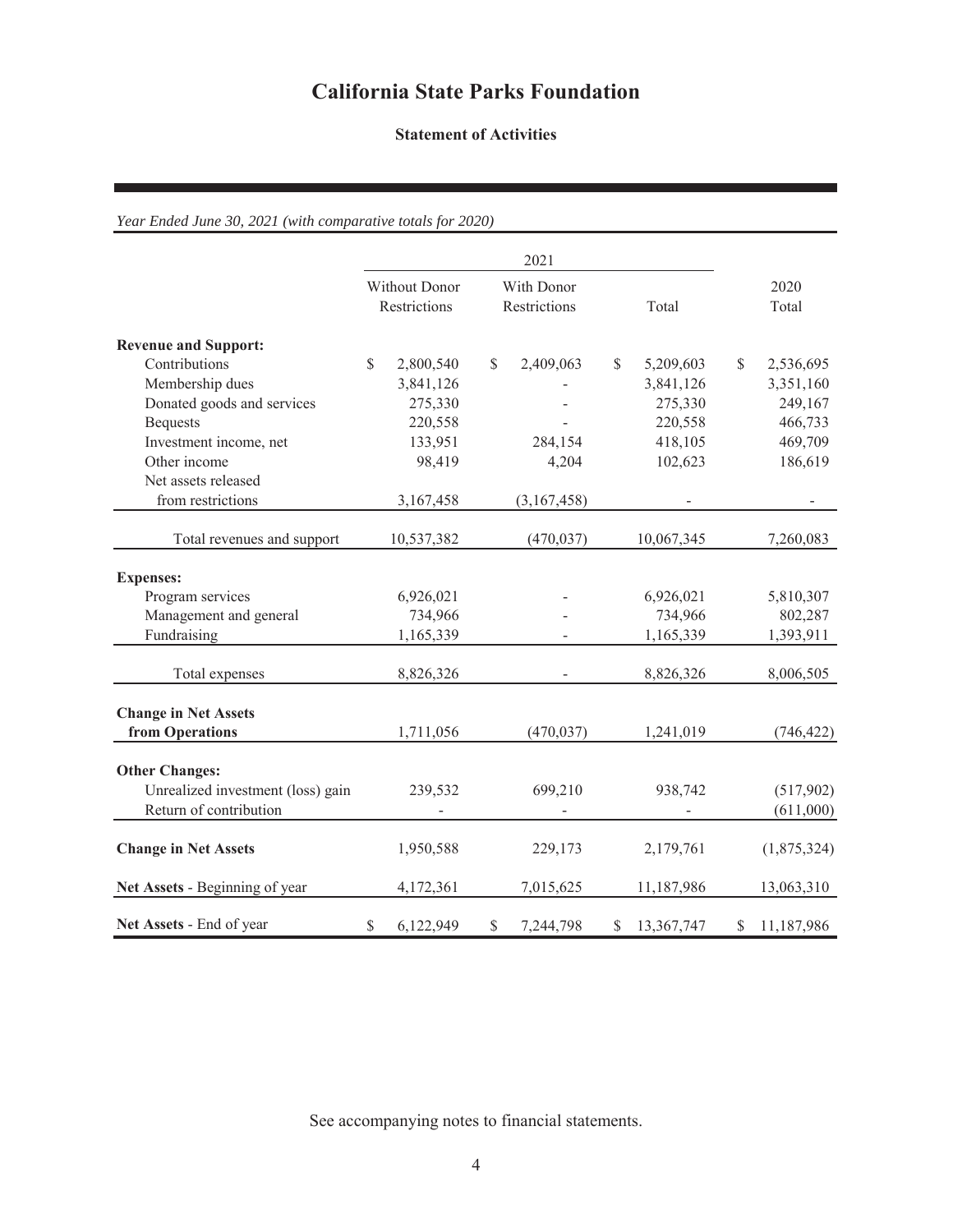# **Statement of Functional Expenses**

*Year Ended June 30, 2021 (with comparative totals for 2020)*

| 2021                              |   |                     |    |                           |    |             |   |                          |    |               |
|-----------------------------------|---|---------------------|----|---------------------------|----|-------------|---|--------------------------|----|---------------|
|                                   |   | Program<br>Services |    | Management<br>and General |    | Fundraising |   | Total                    |    | 2020<br>Total |
| <b>Personnel Costs:</b>           |   |                     |    |                           |    |             |   |                          |    |               |
| Salaries                          | S | 1,043,896           | S  | 401,753                   | \$ | 271,876     | S | 1,717,525                | \$ | 2,050,501     |
| Payroll taxes                     |   | 77,893              |    | 28,457                    |    | 19,712      |   | 126,062                  |    | 149,065       |
| Employee benefits                 |   | 136,089             |    | 53,585                    |    | 36,847      |   | 226,521                  |    | 239,072       |
| Total personnel costs             |   | 1,257,878           |    | 483,795                   |    | 328,435     |   | 2,070,108                |    | 2,438,638     |
| <b>Expenses:</b>                  |   |                     |    |                           |    |             |   |                          |    |               |
| Computer expense                  |   | 271,894             |    | 29,667                    |    | 10,991      |   | 312,552                  |    | 285,911       |
| Consulting                        |   | 65,104              |    | 45,330                    |    | 17,961      |   | 128,395                  |    | 290,036       |
| Depreciation and loss on disposal |   | 88,691              |    | 25,041                    |    | 21,218      |   | 134,950                  |    | 150,628       |
| Direct grants                     |   | 2,771,128           |    |                           |    |             |   | 2,771,128                |    | 601,280       |
| Direct project expense            |   | 152,580             |    |                           |    |             |   | 152,580                  |    | 511,234       |
| Events                            |   | 11,188              |    |                           |    |             |   | 11,188                   |    | 50,136        |
| Insurance                         |   | 16,738              |    | 4,726                     |    | 4,004       |   | 25,468                   |    | 25,717        |
| Legal fees                        |   | 3,391               |    | 28,951                    |    | 4,282       |   | 36,624                   |    | 95,360        |
| Membership                        |   | 1,333,760           |    | 226                       |    | 461,155     |   | 1,795,141                |    | 2,003,699     |
| Office expense                    |   | 12,221              |    | 4,730                     |    | 2,865       |   | 19,816                   |    | 211,821       |
| Park policy and advocacy          |   | 65,500              |    |                           |    |             |   | 65,500                   |    | 66,000        |
| Postage and shipping              |   | 291,586             |    | 124                       |    | 194,473     |   | 486,183                  |    | 498,673       |
| Printing                          |   | 52,584              |    |                           |    | 22.536      |   | 75,120                   |    | 80,568        |
| Public education and promotion    |   | 247,352             |    | 571                       |    | 43,751      |   | 291,674                  |    | 136,818       |
| Recruiting                        |   | 105                 |    |                           |    |             |   | 105                      |    | 11,307        |
| Rent                              |   | 261,151             |    | 73.732                    |    | 62,473      |   | 397,356                  |    | 361,275       |
| Repairs and maintenance           |   |                     |    |                           |    | L,          |   | $\overline{\phantom{a}}$ |    | 8,027         |
| Telecommunications                |   | 22,704              |    | 6,263                     |    | 5,590       |   | 34,557                   |    | 32,418        |
| Travel                            |   | 7,919               |    | 232                       |    | 2,452       |   | 10,603                   |    | 74,819        |
| Miscellaneous                     |   | (7, 453)            |    | 31,578                    |    | (16, 847)   |   | 7,278                    |    | 72,140        |
| Total                             | S | 6,926,021           | \$ | 734,966                   | \$ | 1,165,339   | S | 8,826,326                | S  | 8,006,505     |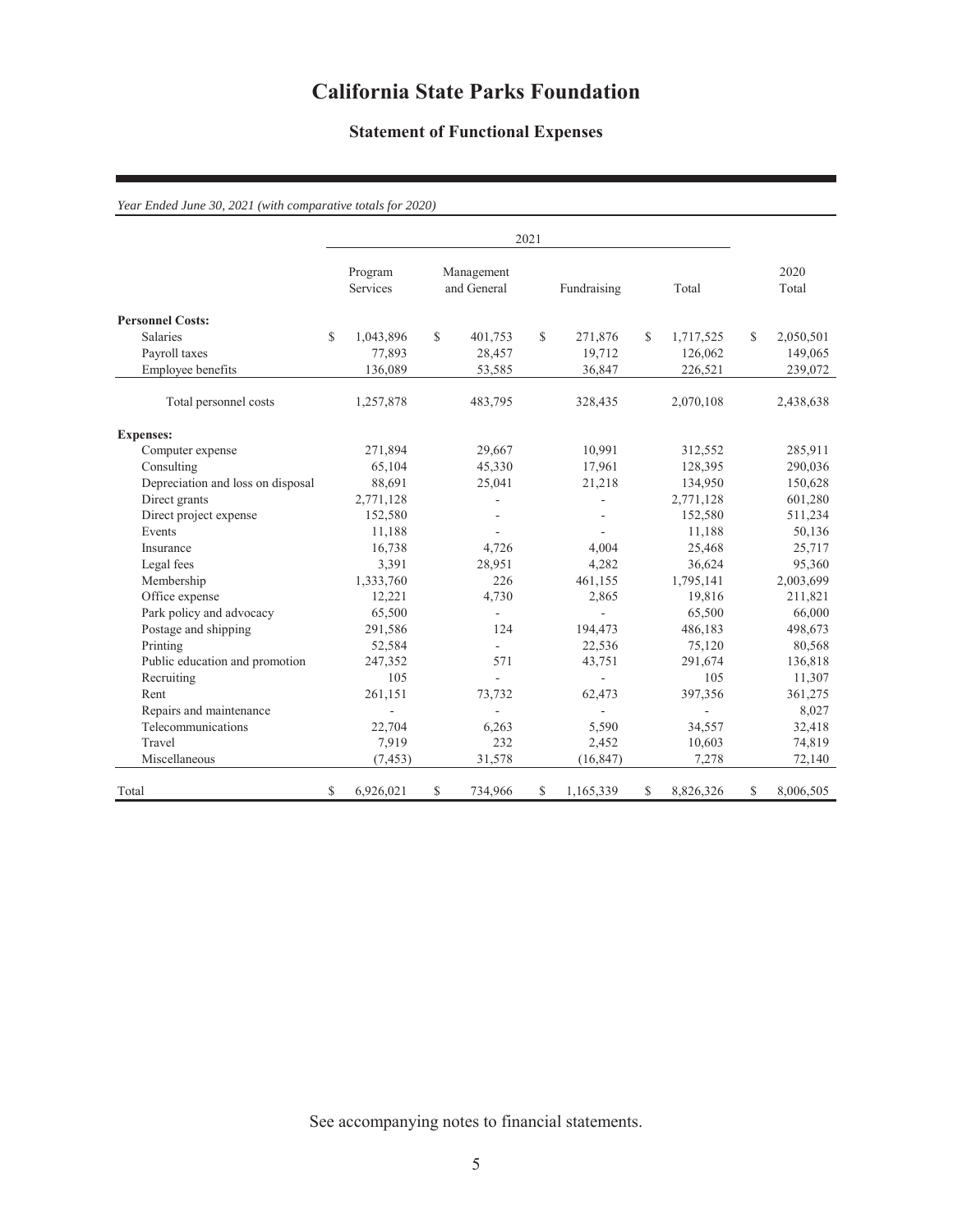## **Statement of Cash Flows**

| Year Ended June 30, 2021 (with comparative totals for 2020)   | 2021            | 2020              |
|---------------------------------------------------------------|-----------------|-------------------|
| <b>Cash Flows from Operating Activities:</b>                  |                 |                   |
| Change in net assets                                          | \$<br>2,179,761 | \$<br>(1,875,324) |
| Adjustments to reconcile change in net assets to              |                 |                   |
| net cash provided by (used in) operating activities:          |                 |                   |
| Net realized and unrealized (gain) loss on investments        | (1,150,255)     | 297,208           |
| Depreciation                                                  | 134,950         | 133,534           |
| Discount on pledges receivable                                | (2, 287)        | (3,002)           |
| Changes in operating assets and liabilities:                  |                 |                   |
| Contributions, grants and other receivables                   | 645,153         | 402,177           |
| Prepaid expenses and other assets                             | (244, 461)      | (24,510)          |
| Planned gifts and liability to beneficiaries                  |                 |                   |
| Accounts payable and accrued expenses                         | 82,209          | 29,264            |
| Grants payable                                                | (1,282,873)     | (457, 391)        |
| Funds held on behalf of others                                | 227             | 11,133            |
| Deferred revenue                                              | (1,015,000)     | (125,000)         |
| Deferred rent                                                 | (17, 531)       | (17, 532)         |
| Net cash used in operating activities                         | (670, 107)      | (1,629,443)       |
| <b>Cash Flows from Investing Activities:</b>                  |                 |                   |
| Purchases of investments                                      | (2,493,149)     | (12,071,610)      |
| Proceeds from sale of investments                             | 3,909,263       | 13,145,901        |
| Purchases of property, plant and equipment                    | (2,300)         | (259, 962)        |
|                                                               |                 |                   |
| Net cash provided by investing activities                     | 1,413,814       | 814,329           |
| <b>Cash Flows from Financing Activities:</b>                  |                 |                   |
| Proceeds from Paycheck Protection Program loan                |                 | 379,686           |
| Advances drawn on line of credit                              |                 | 450,000           |
| Repayments on line of credit                                  | (250,000)       | (200,000)         |
| Net cash (used in) provided by financing activities           | (250,000)       | 629,686           |
|                                                               |                 |                   |
| Net Change in Cash and Cash Equivalents                       | 493,707         | (185, 428)        |
| Cash and Cash Equivalents - Beginning of year                 | 1,972,041       | 2,157,469         |
| Cash and Cash Equivalents - End of year                       | \$<br>2,465,748 | \$<br>1,972,041   |
|                                                               |                 |                   |
| <b>Supplemental Cash Flow Information:</b>                    |                 |                   |
| Cash paid for interest                                        | \$<br>3,360     | \$<br>1,398       |
| Reconciliation of cash and equivalents and restricted cash to |                 |                   |
| amounts shown on the Statement of Financial Position:         |                 |                   |
| Cash and equivalents                                          | \$<br>1,417,042 | \$<br>923,562     |
| Restricted cash                                               | 1,048,706       | 1,048,479         |
| Total cash and equivalents and restricted cash shown          |                 |                   |
| in the statement of cash flows                                | \$<br>2,465,748 | \$<br>1,972,041   |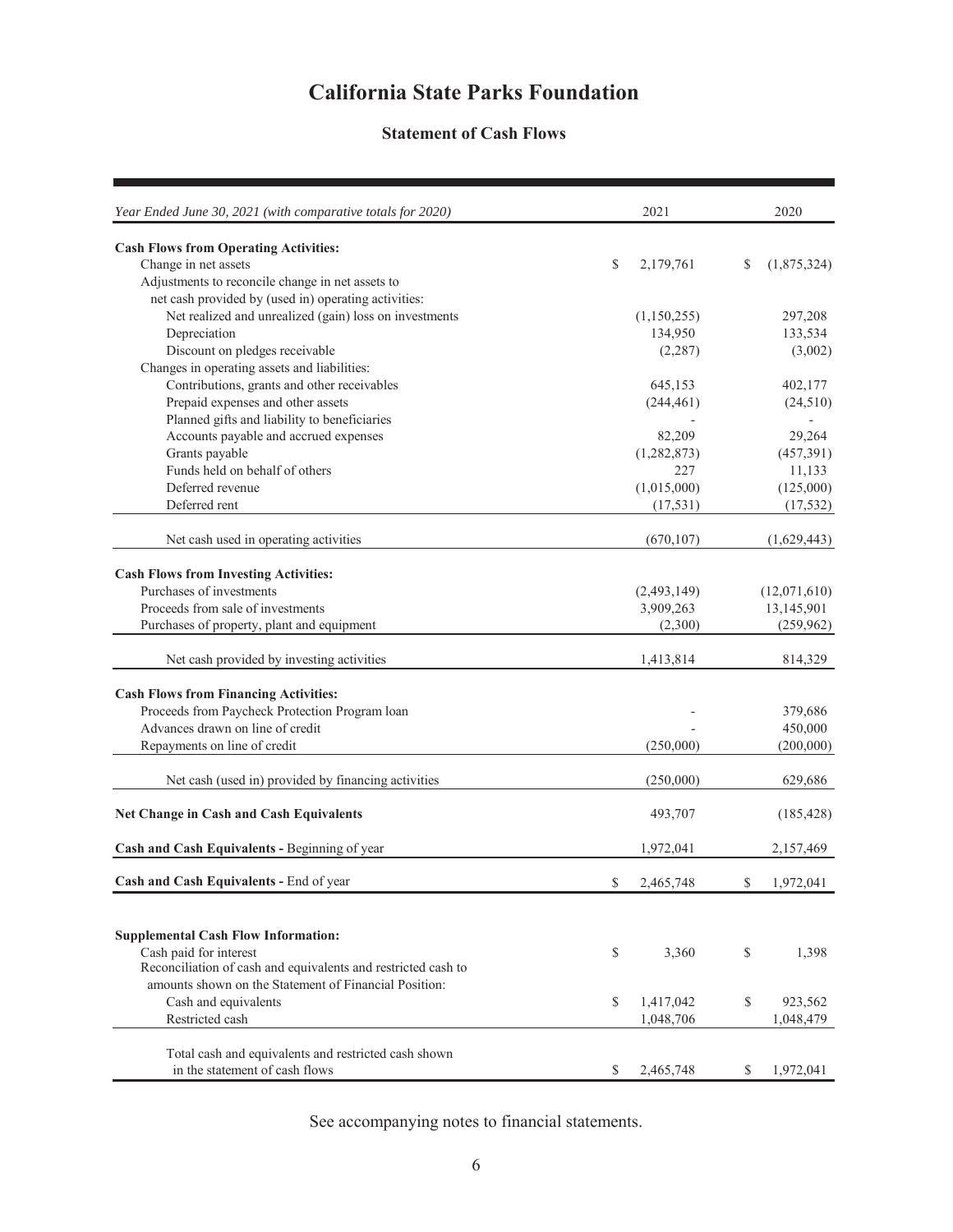### **Notes to Financial Statements**

#### **Note 1 - Organization:**

California State Parks Foundation (the Foundation) is the only statewide independent nonprofit dedicated to protecting, improving and advocating for California's 280 state parks so that they are available and accessible to all. We achieve lasting benefits for park users by facilitating park maintenance and improvement projects, supporting programs that connect people to parks, and serving as staunch advocates for sound policies and funding for parks.

Our community of park supporters make our work possible through volunteerism, political activism, financial support and local engagement. Together we ensure that the natural beauty, rich culture and history, and recreational and educational opportunities of California's state parks are available to everyone now and for generations to come.

The primary sources of the Foundation's support are from membership dues and contributions.

#### **Note 2 - Summary of Significant Accounting Policies:**

#### a. Basis of Presentation and Description of Net Assets

The Foundation's financial statements are prepared on the accrual basis of accounting in accordance with accounting principles generally accepted in the United States of America (U.S. GAAP). The Foundation's financial statements include two categories of net assets as follows:

#### *Without Donor Restrictions*

This portion of net assets is not limited by donor-imposed stipulations. Net assets without donor restrictions include an operating reserve designated by the Board in the amount of \$4,460,305 as of June 30, 2021.

#### *With Donor Restrictions*

This portion of net assets the use of which by the Foundation is limited by donorimposed stipulations that either expire by passage of time or can be fulfilled and removed by actions of the Foundation. Other donor-imposed restrictions are perpetual in nature where the donor stipulates that the principal be invested in perpetuity. Expenditures in earnings are made in accordance with donors' stipulations and the Foundation's spending policy.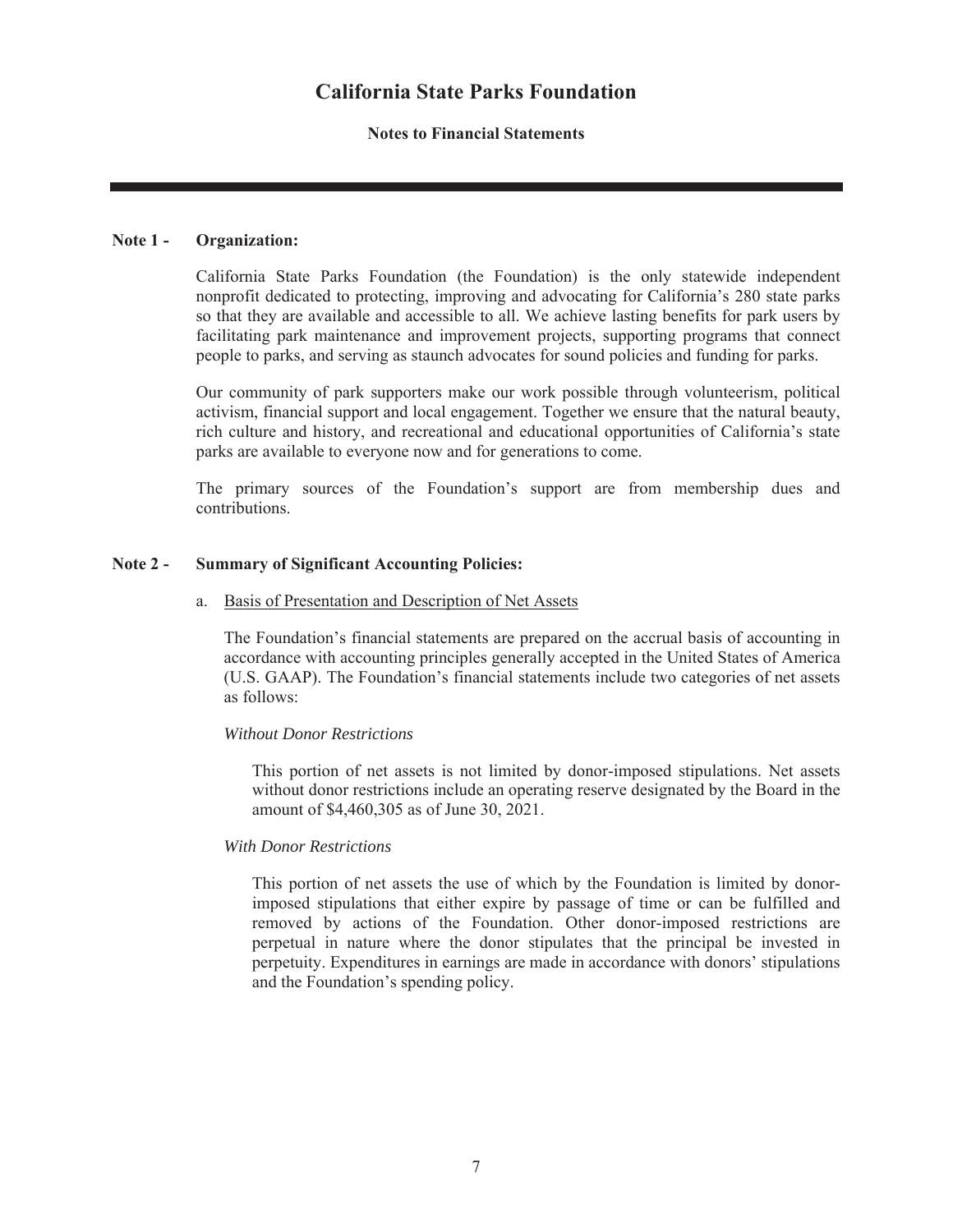**Notes to Financial Statements**

#### b. Recognition of Revenue

Contributions and grants are recognized at their fair value when the donor/grantor makes an unconditional promise to give to the Foundation. Contributions and grants with donor restrictions are reported accordingly as increases in net assets with donor restrictions on the Statement of Activities. When a restriction expires, net assets with donor restrictions are reclassified to net assets without donor restrictions.

Membership dues are recognized during the applicable membership period.

The Foundation earns unrestricted project revenue which includes grant reimbursements and mitigation funding for State Parks projects. Project revenue is reported when earned based upon the contract terms.

The Foundation is the beneficiary under various wills and trust agreements. Such amounts are recognized in the Foundation's financial statements as bequests receivable and planned gifts when clear title is established and the proceeds are measurable.

#### c. Donated Goods and Services

Contributions of donated non-cash assets are recorded at their fair values in the period received. Contributions of donated services that create or enhance non-financial assets or that require specialized skills, are provided by individuals possessing those skills, and would typically need to be purchased if not provided by donation, are recorded at their fair values in the period received.

During the year ended June 30, 2021, the Foundation recorded in-kind donations of \$275,330 for membership premiums and donated professional services. These contributions are reflected in the financial statements as both in-kind donations and expense and have no effect on the change in net assets.

d. Cash and Cash Equivalents

For purposes of the Statement of Cash Flows, the Foundation considers all highly liquid investments with a maturity of three months or less when purchased to be cash equivalents. The Foundation held \$1,048,706 in cash on behalf of others as of June 30, 2021.

e. Investments

Investments are carried at estimated fair value on the Statement of Financial Position. Stocks, exchange traded funds and mutual funds with readily determinable fair value are reported at estimated fair value based on quoted market prices. Bonds are valued using observable market based inputs or unobservable inputs that are corroborated by market data. Investment income or loss (including realized and unrealized gains and losses on investments, interest and dividends) is reflected in the Statement of Activities. Investments received as contributions are recorded at fair market value on the date of receipt.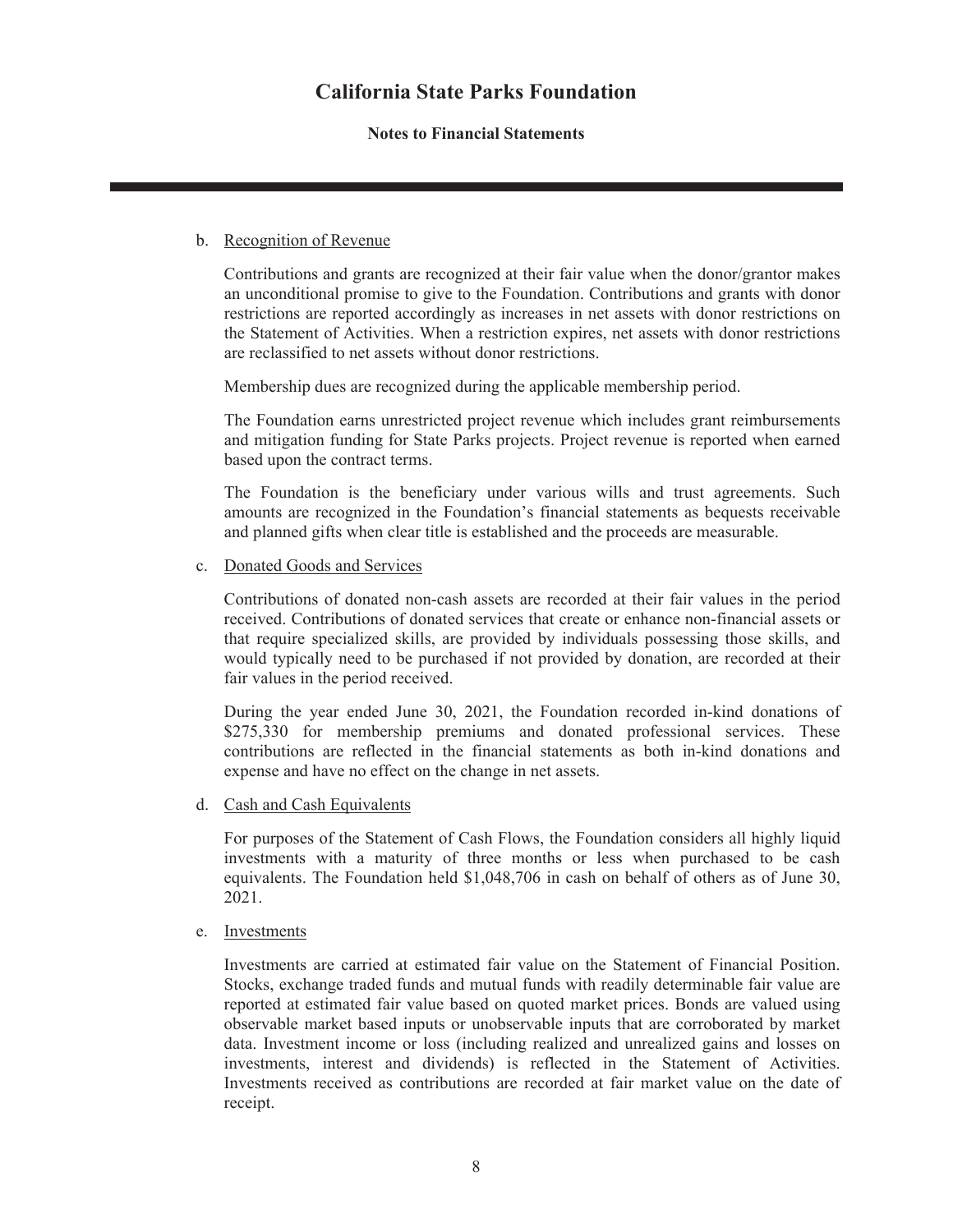### **Notes to Financial Statements**

### f. Property, Plant, and Equipment

Property, plant and equipment are recorded at cost. Depreciation is computed on a straight-line basis over the estimated useful lives of the assets, which range from 3-10 years. Amortization of leasehold improvements is computed over the life of the related lease. The Foundation's policy is to capitalize property, plant and equipment expenditures or donations greater than \$2,500.

#### g. Grants

Grants in the amount of \$2,771,128 for the year ended June 30, 2021 were unconditional in nature and were recorded at the time they were approved. There were no grants payable as of June 30, 2021. Additionally, there were no conditional grants as of June 30, 2021.

#### h. Functional Expenses

The costs of providing various program services and other activities have been summarized on a functional basis in the Statement of Functional Expenses. Accordingly, certain costs have been allocated among the programs and support services benefited based on estimates of related efforts or time usage by the Foundation's management.

### i. Income Taxes

The Foundation is a tax-exempt organization under Internal Revenue Code Section  $509(a)(1)$  under Section  $501(c)(3)$  and related California code sections. The Foundation may be subject to tax on unrelated business income. No estimated unrelated business income tax was recorded for the year ended June 30, 2021.

Management evaluated the Foundation's tax positions and concluded that the Foundation had maintained its tax-exempt status and had not taken uncertain tax positions that required adjustment to the financial statements.

#### j. Use of Estimates

The preparation of financial statements in conformity with U.S. GAAP requires management to make estimates based on assumptions. Those estimates affect the reported amounts of assets and liabilities and the disclosure of contingent assets and liabilities at the date of the financial statements and the reported amounts of revenues and expenses during the reporting period. Actual results could differ from those estimates.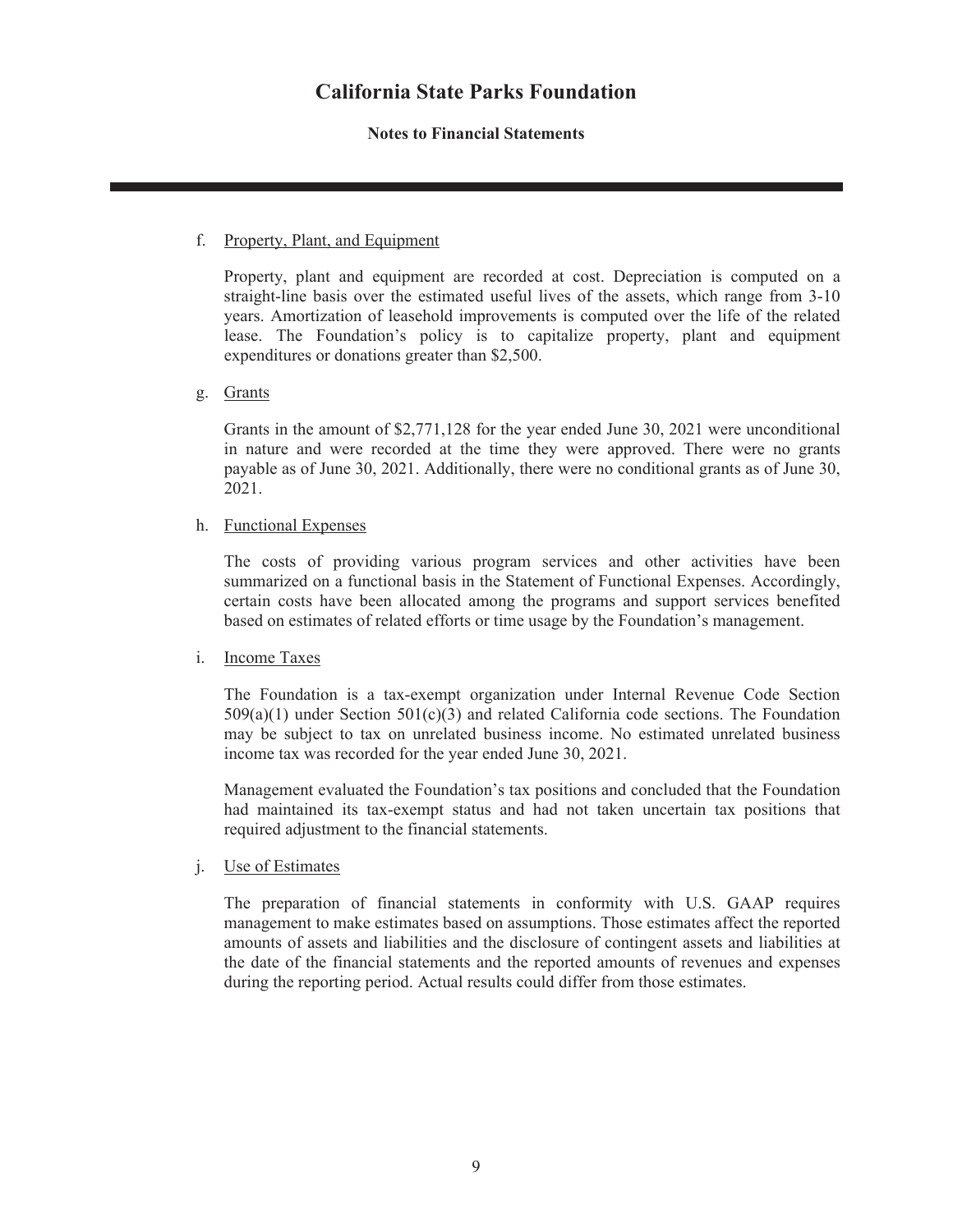**Notes to Financial Statements**

#### k. Fair Value Measurements

Fair value is defined as the price that would be received to sell an asset or paid to transfer a liability in an orderly transaction between market participants at the measurement date.

The Foundation classifies its financial assets and liabilities measured at fair value on a recurring basis based on a fair value hierarchy with three levels of inputs. Level 1 values are based on unadjusted quoted prices in active markets for identical securities. Level 2 values are based on significant observable market inputs, such as quoted prices for similar securities and quoted prices in inactive markets. Level 3 values are based on significant unobservable inputs that reflect the Foundation's determination of assumptions that market participants might reasonably use in valuing the securities. The valuation levels are not necessarily an indication of the risk or liquidity associated with the assets and liabilities measured at fair value.

#### l. Financial Information

The financial statements include certain prior year summarized comparative information in total but not by net asset class. Such information does not include sufficient detail to constitute a presentation in conformity with U.S. GAAP. Accordingly, such information should be read in conjunction with the Foundation's financial statements for the year ended June 30, 2020 from which the summarized information was derived.

#### m. Subsequent Events

The Foundation has evaluated subsequent events from June 30, 2021 through May 6, 2022, the date these financial statements were available to be issued. Except as described in Note 15, there were no material subsequent events that required recognition or additional disclosure in these financial statements.

#### n. Recent Accounting Pronouncements

### *Pronouncements effective in the future:*

In February 2016, FASB issued amendments to ASU 2016-02, *Leases (Topic 842)*. Among other things, lessees will be required to recognize the following for all leases (with exception of short-term leases) at the commencement date: 1) A lease liability, which is a lessee's obligation to make lease payments arising from a lease, measured on a discounted basis; and 2) A right-of-use asset, which is an asset that represents the lessee's right to use, or control the use of, a specified asset for the lease term. Nonpublic business entities should apply the amendments for fiscal years beginning after December 15, 2021. Early adoption is permitted. The Foundation is currently evaluating the impact that ASU 2016-02 will have on its financial statements.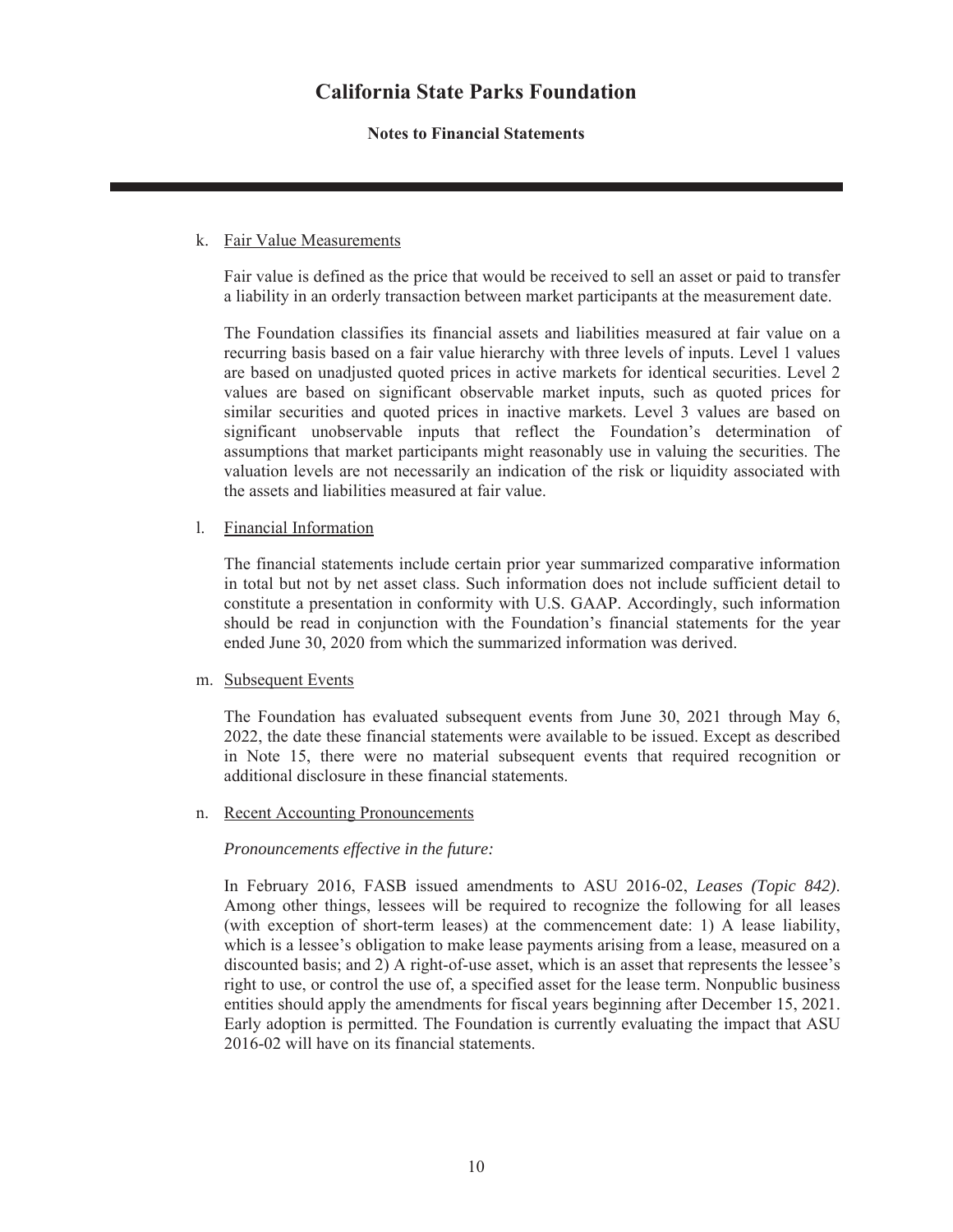**Notes to Financial Statements**

In September 2020, The FASB issued ASU 2020-07, *Not-for-Profit Entities (Topic 958): Presentation and Disclosures by Not-for-Profit Entities for Contributed Nonfinancial Assets*. The objective is to clarify the presentation and disclosure of contributed nonfinancial assets, specifically the type of nonfinancial assets were received and how they are used and recognized by the organization. The guidance does not change the accounting and recognition of nonfinancial assets, and is effective for fiscal years beginning after June 15, 2021. The Foundation does not believe the ASU will have a significant impact to its financial statements.

#### **Note 3 - Contributions, Grants and Other Receivables:**

Contributions, grants and other accounts receivable consisted of the following as of June 30, 2021:

| Contributions receivable                                             | \$ | 50,000   |
|----------------------------------------------------------------------|----|----------|
| Other receivables                                                    |    | 250,567  |
|                                                                      |    |          |
|                                                                      |    | 300,567  |
| Less discount                                                        |    | (2, 336) |
|                                                                      |    |          |
| Total                                                                | S  | 298,231  |
|                                                                      |    |          |
| Receivables are expected to be collected over the following periods: |    |          |
| Less than one year                                                   | \$ | 275,567  |
| One to five years                                                    |    | 25,000   |
| Less discount on multi-year pledge                                   |    | (2, 336) |
| Total                                                                | \$ | 298,231  |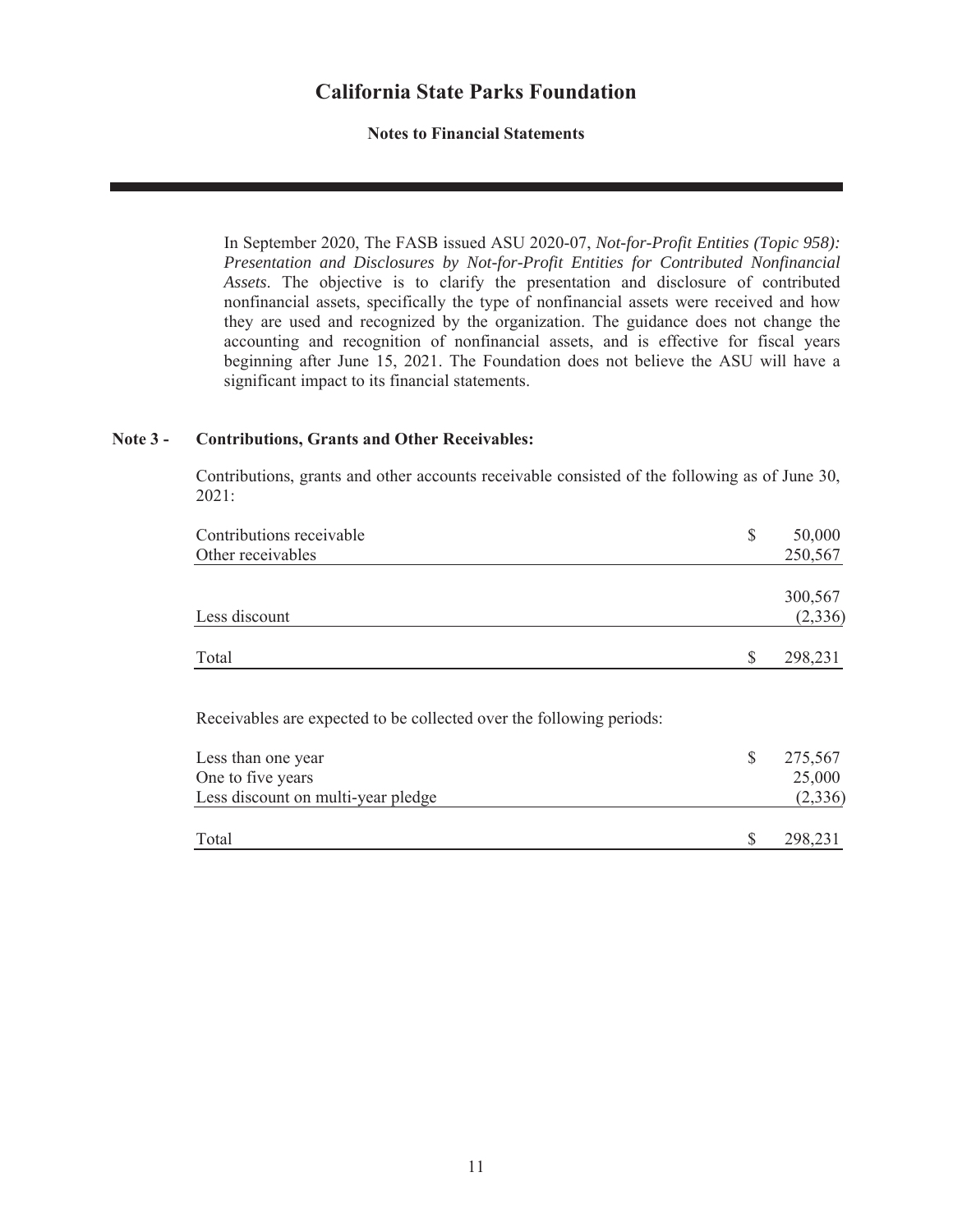**Notes to Financial Statements**

## **Note 4 - Investments:**

At June 30, 2021, the fair value of investments consisted of the following:

| Cash and equivalents | 2,825,790    |
|----------------------|--------------|
| Equities             | 4,074,746    |
| Fixed income         | 4,703,339    |
| Alternatives         | 314,720      |
|                      |              |
|                      | \$11,918,595 |
|                      |              |
|                      |              |

Investment income for the year ended June 30, 2021 included the following:

| Interest and dividends, net of fees<br>Realized gains | \$<br>206,592<br>211,513 |
|-------------------------------------------------------|--------------------------|
|                                                       |                          |
| Investment income, net                                | 418,105                  |
| Unrealized gains                                      | 938,742                  |
|                                                       |                          |
| Total investment return, net                          | 1,356,847                |

Total investment income includes endowment and non-endowment investment activities. Investment expenses incurred during the fiscal year ended June 30, 2021 of \$42,013 are netted against interest and dividends above.

Investments in the amount of \$2,346,802 are pledged as collateral to the liquidity access line described in Note 7.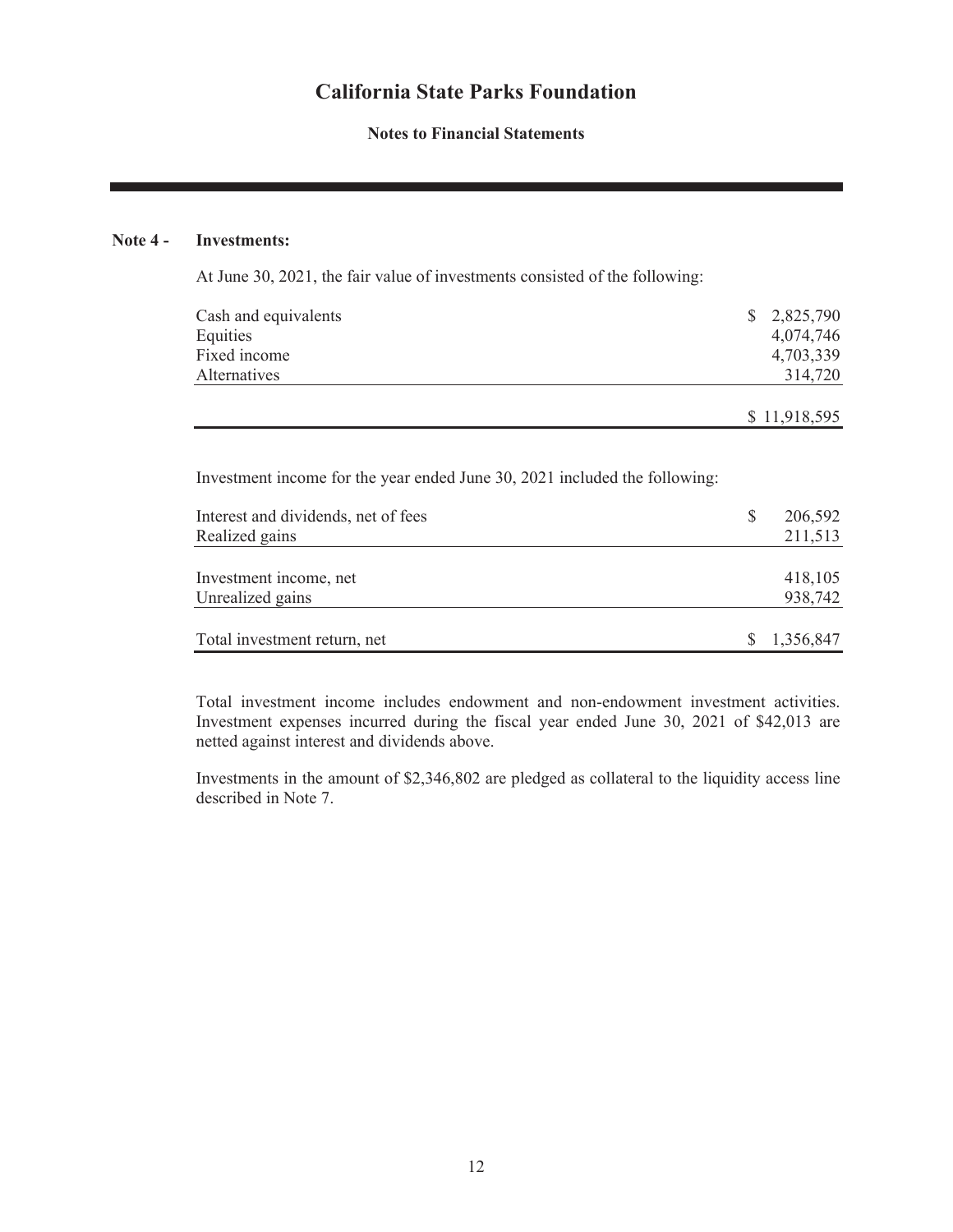**Notes to Financial Statements**

### **Note 5 - Fair Value Measurements:**

The table below presents the balances of assets measured at fair value at June 30, 2021 on a recurring basis.

|                                       |    | Level 1   |    | Level 2   |   | Total        |
|---------------------------------------|----|-----------|----|-----------|---|--------------|
| Investments (see Note 4):             |    |           |    |           |   |              |
| Cash and equivalents                  | S  | 2,825,790 |    |           | S | 2,825,790    |
| Exchange traded funds - global        |    |           |    |           |   |              |
| equities                              |    | 1,993,554 |    |           |   | 1,993,554    |
| Equities – large cap                  |    | 1,702,883 |    |           |   | 1,702,883    |
| Equities – international and emerging |    |           |    |           |   |              |
| markets                               |    | 378,309   |    |           |   | 378,309      |
| Fixed Income:                         |    |           |    |           |   |              |
| Corporate bonds and notes             |    |           | \$ | 804,785   |   | 804,785      |
| Government securities                 |    |           |    | 770,347   |   | 770,347      |
| Municipal securities                  |    |           |    | 331,630   |   | 331,630      |
| Mutual funds                          |    |           |    | 2,789,007 |   | 2,789,007    |
| Preferred securities                  |    |           |    | 7,570     |   | 7,570        |
| Alternatives                          |    | 314,720   |    |           |   | 314,720      |
|                                       | \$ | 7,215,256 | S  | 4,703,339 |   | \$11,918,595 |

#### *Other financial instruments*

The recorded amounts of cash equivalents, receivables, and payables represent a reasonable estimate of their fair values.

### **Note 6 - Property, Plant and Equipment:**

Property, plant and equipment at June 30, 2021 consisted of the following:

| Furniture and equipment       | 131,358   |
|-------------------------------|-----------|
| Software development costs    | 409,945   |
| Construction in progress      | 2,300     |
| Less accumulated depreciation | (317,747) |
|                               |           |
|                               | 225,856   |

Depreciation expense amounted to \$134,950 for the year ended June 30, 2021.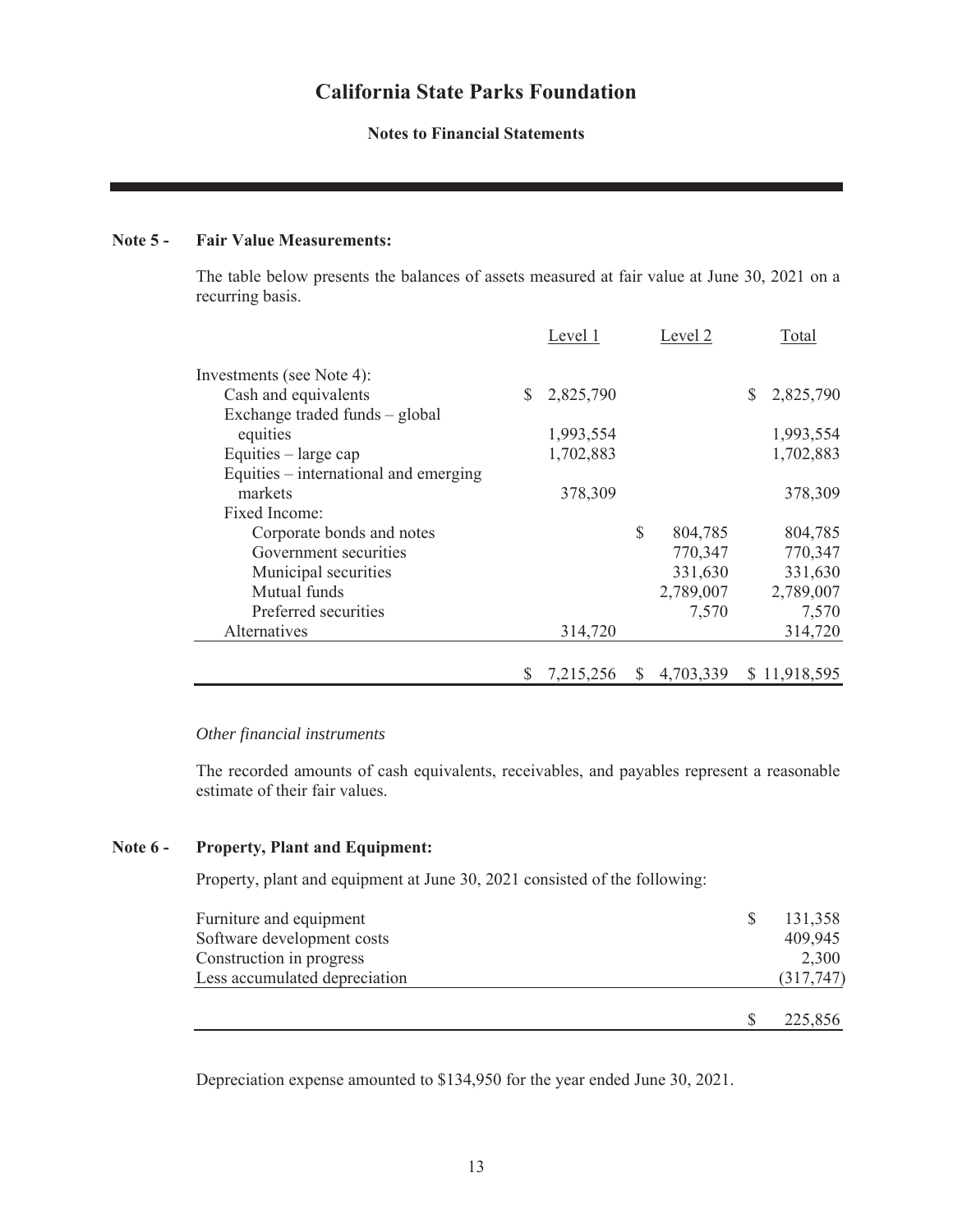#### **Notes to Financial Statements**

#### **Note 7 - Liquidity Access Line:**

The Foundation has a liquidity access line that is collateralized by various investments held with the same financial institution. The line provides up to \$1,500,000 at a variable interest rate of LIBOR plus an applicable rate or fixed interest rate. The interest rate was 1.43% per annum as of June 30, 2021. The outstanding balance was \$0 as of June 30, 2021.

#### **Note 8 - Net Assets With Donor Restrictions:**

Net assets with donor restrictions were available for the following purposes at June 30, 2021:

| Time and purpose restrictions:           |    |           |
|------------------------------------------|----|-----------|
| Program services                         | S. | 2,581,000 |
| Unappropriated endowment income          |    | 1,733,979 |
| Planned giving and memorials             |    | 21,045    |
|                                          |    |           |
| Total time and purpose restrictions      |    | 4,336,024 |
|                                          |    |           |
| Perpetual restrictions:                  |    |           |
| Endowment                                |    | 2,908,774 |
|                                          |    |           |
| Total perpetual restrictions             |    | 2,908,774 |
|                                          |    |           |
| Total net assets with donor restrictions |    | 7,244,798 |

Net assets with donor restrictions of \$3,167,458 were released during 2021 in accordance with the donors' intentions.

#### **Note 9 - Endowments Funds:**

The Foundation's endowments consist of donor-restricted endowment funds. Donor-restricted endowment funds are restricted to investment in perpetuity, the income from which is expendable to support programmatic activities of the Foundation. Net assets associated with endowment funds are classified and reported based on the existence or absence of donorimposed restrictions.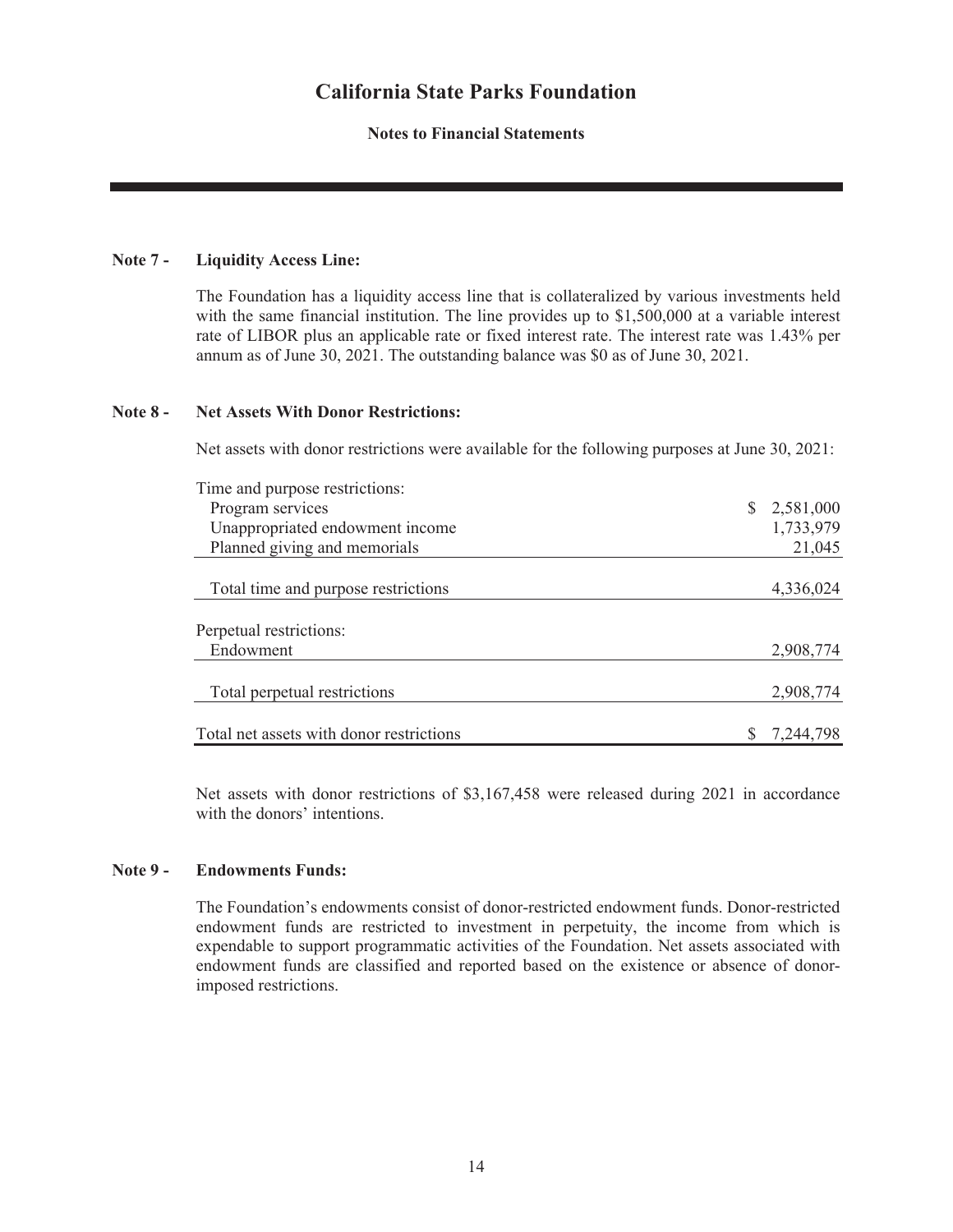### **Notes to Financial Statements**

#### *Interpretation of Relevant Law*

The State of California adopted a version of the Uniform Prudent Management of Institutional Funds Act as its State Prudent Management of Institutional Funds Act (SPMIFA). The Board of Trustees of the Foundation has interpreted SPMIFA as requiring the preservation of the fair value of the original gift as of the gift date of the donor-restricted endowment funds absent explicit donor stipulations to the contrary. As a result of this interpretation, the Foundation classifies as net assets with donor restrictions in perpetuity (a) the original value of gifts donated to the permanent endowment, (b) the original value of subsequent gifts to the permanent endowment, and (c) accumulations to the permanent endowment made in accordance with the direction of the applicable donor gift instrument at the time the accumulation is added to the fund. The remaining portion of the donor-restricted endowment fund that is not classified in net assets with donor restrictions in perpetuity is classified as net assets with donor restrictions until those amounts are appropriated for expenditure by the Foundation in a manner consistent with the standard of prudence prescribed by SPMIFA.

In accordance with SPMIFA, the Foundation considers the following factors in making a determination to appropriate or accumulate donor-restricted endowment funds: (1) the duration and preservation of the fund, (2) the purposes of the Foundation and the donorrestricted endowment fund, (3) general economic conditions, (4) the possible effect of inflation and deflation, (5) the expected total return from income and the appreciation of investments, (6) other resources of the Foundation, and (7) the investment policies of the Foundation.

From time to time, the fair value of assets associated with individual donor restricted endowment funds may fall below the level that the donor or SPMIFA requires the Foundation to retain as a fund of perpetual duration. There was no deficiency of this nature as of June 30, 2021.

#### *Return Objectives and Risk Parameters*

The Foundation has adopted investment and spending policies for endowment assets that will ultimately provide a predictable stream of funding to programs supported by its endowment while seeking to maintain the purchasing power of the endowment assets. Endowment assets include those assets of donor-restricted funds that the Foundation must hold in perpetuity. Under this policy, as approved by the Board of Trustees, the endowment assets are invested in a manner that is intended to produce results that exceed the price and yield results of the S&P 500 and other relevant indexes while assuming a moderate level of investment risk. The Foundation expects its endowment funds, over time, to provide an average rate of return exceeding the CPI rate of inflation. Actual returns in any given year may vary from this amount.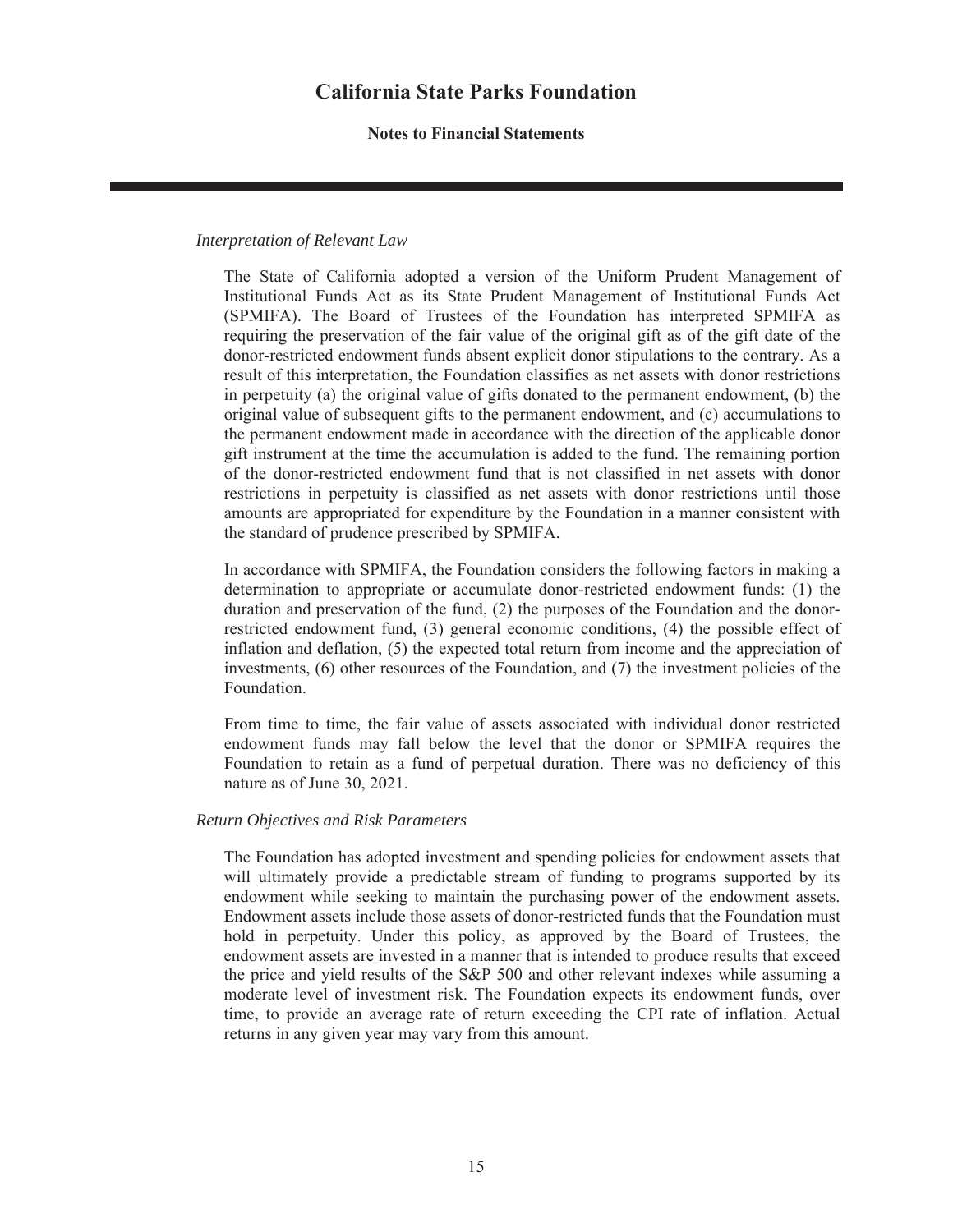#### **Notes to Financial Statements**

#### *Strategies Employed for Achieving Objectives*

To satisfy its long-term rate-of-return objectives, the Foundation relies on a total return strategy in which investment returns are achieved through both capital appreciation (realized and unrealized) and current yield (interest and dividends). The Foundation targets a diversified asset allocation that places a greater emphasis on equity-based investments to achieve its long-term return objectives within prudent risk constraints.

#### *Spending Policy and How the Investment Objectives Relate to Spending Policy*

The Foundation is reinvesting all interest and gains associated with its endowments. Accordingly, over the long term, the Foundation expects the current spending policy to allow its endowment to grow at an average rate exceeding the CPI rate of inflation. This is consistent with the Foundation's objective to maintain the purchasing power of the endowment assets held in perpetuity or for a donor-specified term as well as to provide additional real growth through new gifts and investment return.

Endowment funds as of June 30, 2021 were as follows:

|                                  | With Donor Restrictions<br>Time and |                                        |  |            |       |  |  |
|----------------------------------|-------------------------------------|----------------------------------------|--|------------|-------|--|--|
|                                  |                                     | Purpose                                |  | Perpetuity | Total |  |  |
| Donor-restricted endowment funds |                                     | $$1,733,979$ $$2,908,774$ $$4,642,753$ |  |            |       |  |  |
| Total endowment funds            |                                     | $$1,733,979$ $$2,908,774$ $$4,642,753$ |  |            |       |  |  |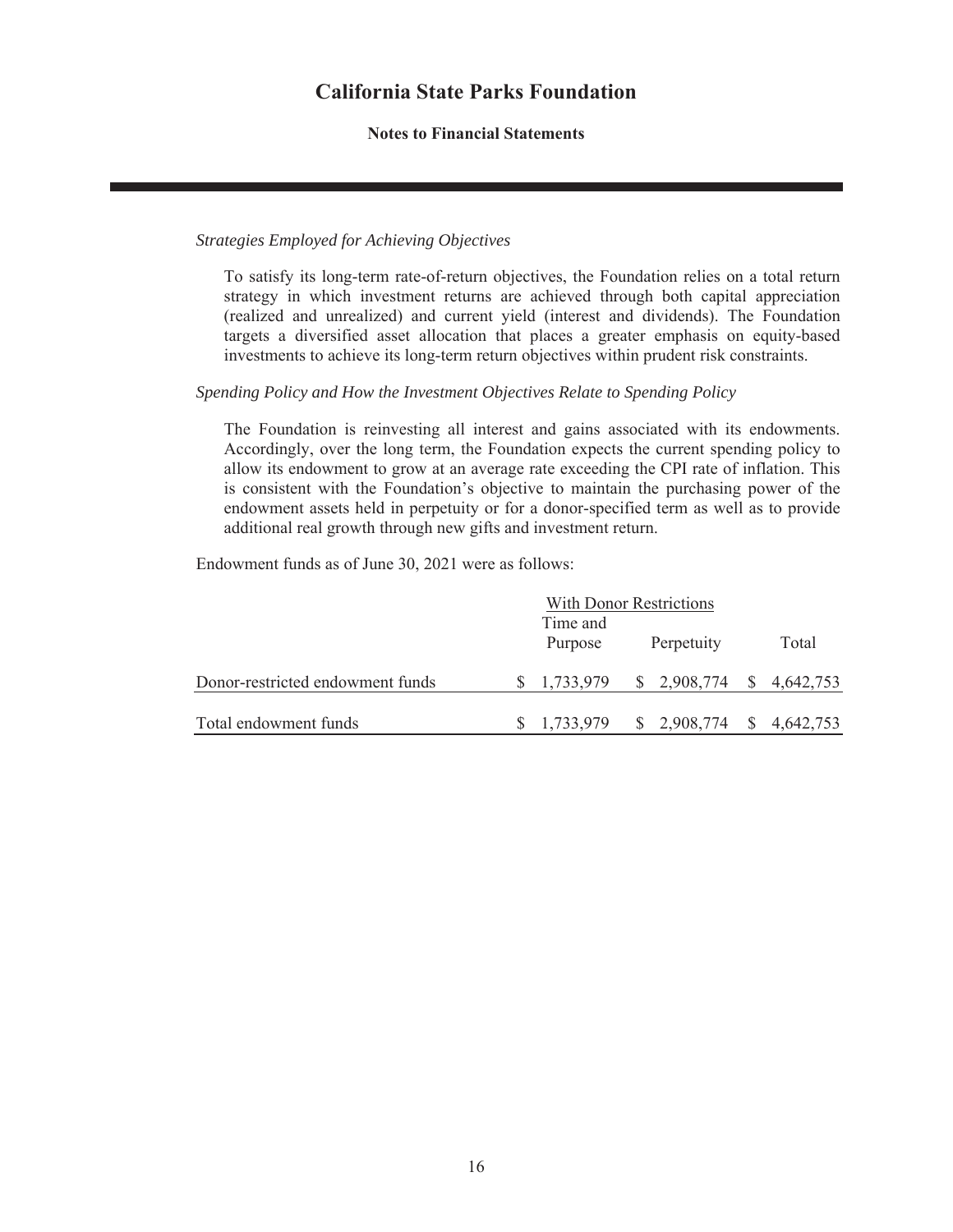**Notes to Financial Statements**

Endowment activity by net asset classification for the year ended June 30, 2021 was as follows:

|                         | <b>With Donor Restrictions</b><br>Time and |             |              |                           |    |           |  |
|-------------------------|--------------------------------------------|-------------|--------------|---------------------------|----|-----------|--|
|                         |                                            |             |              |                           |    |           |  |
|                         |                                            | Purpose     |              | Perpetuity                |    | Total     |  |
| Endowment net assets,   |                                            |             |              |                           |    |           |  |
| beginning of year       | \$                                         | 849,635     | <sup>S</sup> | 2,908,774                 | S. | 3,758,409 |  |
| Investment return:      |                                            |             |              |                           |    |           |  |
| Income                  |                                            | 133,379     |              |                           |    | 133,379   |  |
| Net realized and        |                                            |             |              |                           |    |           |  |
| unrealized loss         |                                            | 849,580     |              |                           |    | 849,580   |  |
| Total investment return |                                            | 982,959     |              |                           |    | 982,959   |  |
| Appropriation for       |                                            |             |              |                           |    |           |  |
| expenditure             |                                            | (98, 615)   |              |                           |    | (98, 615) |  |
| Endowment net assets,   |                                            |             |              |                           |    |           |  |
| end of year             |                                            | \$1,733,979 |              | $$2,908,774$ $$4,642,753$ |    |           |  |

#### **Note 10 - Joint Costs:**

In 2021, the Foundation incurred joint costs of \$2,666,111 for informational materials and activities that included fundraising appeals. Of those costs, \$1,937,876 was allocated to program services and \$728,235 was allocated to fundraising.

### **Note 11 - Employee Benefit Plan:**

The Foundation established a 401(k) defined contribution retirement plan on July 1, 1997 for all individuals employed as of January 1, 1997. Individuals hired after January 1, 1997 are eligible to participate at the beginning of the calendar quarter after their hire date and are eligible for the Foundation match of 5% of compensation after one year of service. Part-time employees are not eligible to participate in the plan until they reach 1,000 hours of service in total for the Foundation. Other contributions may be made by the Foundation on behalf of employees on a discretionary basis. Employee contributions and employer matching contributions vest immediately. The Foundation made matching contributions of \$71,780 during the year ended June 30, 2021.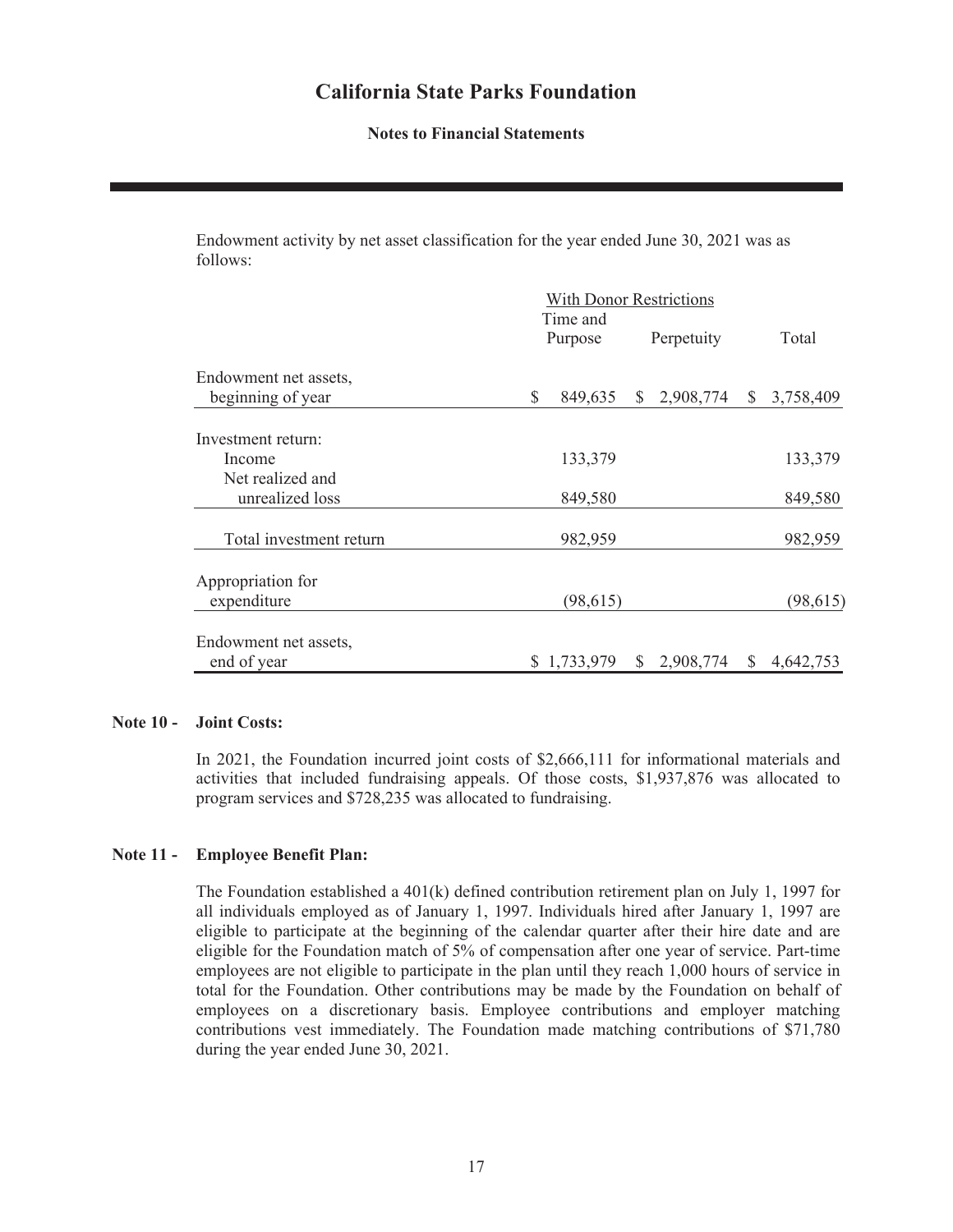#### **Notes to Financial Statements**

### **Note 12 - Commitments and Contingencies:**

#### *Operating Leases*

The Foundation has an operating lease for its main office in San Francisco through March 2025, which requires minimum base lease payments. The Foundation also has an operating lease agreement for its Sacramento office through May 2023.

The future minimum lease payments under the lease agreements for the offices in San Francisco and Sacramento as of June 30, 2021 were as follows:

| Year Ending |               |
|-------------|---------------|
| June 30,    |               |
| 2022        | \$<br>365,593 |
| 2023        | 371,876       |
| 2024        | 344,000       |
| 2025        | 263,761       |
|             |               |
|             | 1,345,230     |

Rental expense under these agreements for the year ended June 30, 2021 was \$397,357.

#### **Note 13 - Concentration of Credit Risk:**

The Foundation has identified its financial instruments which are potentially subject to credit risk. These financial instruments consist principally of cash, investments and receivables.

The Foundation invests its excess cash in cash deposits and money market funds with various financial institutions. Periodically, throughout the year, the Foundation has maintained balances in its bank and investment accounts in excess of federally insured limits.

In order to mitigate credit and market risk, the Foundation maintains a formal investment policy that sets out performance criteria, investment guidelines and a requirement to regularly review the performance of investment manager. Investments are managed by Morgan Stanley Private Wealth Management of San Francisco, California.

Receivables consist primarily of unsecured amounts due from individuals, grants from foundations and corporations and contractual obligations due from governmental agencies as part of the Foundation's programmatic efforts. The credit risk associated with receivables is mitigated by the number of individuals and grantors comprising the receivable balance. Management evaluates the collectability of receivables on a regular basis and establishes a reserve, if needed.